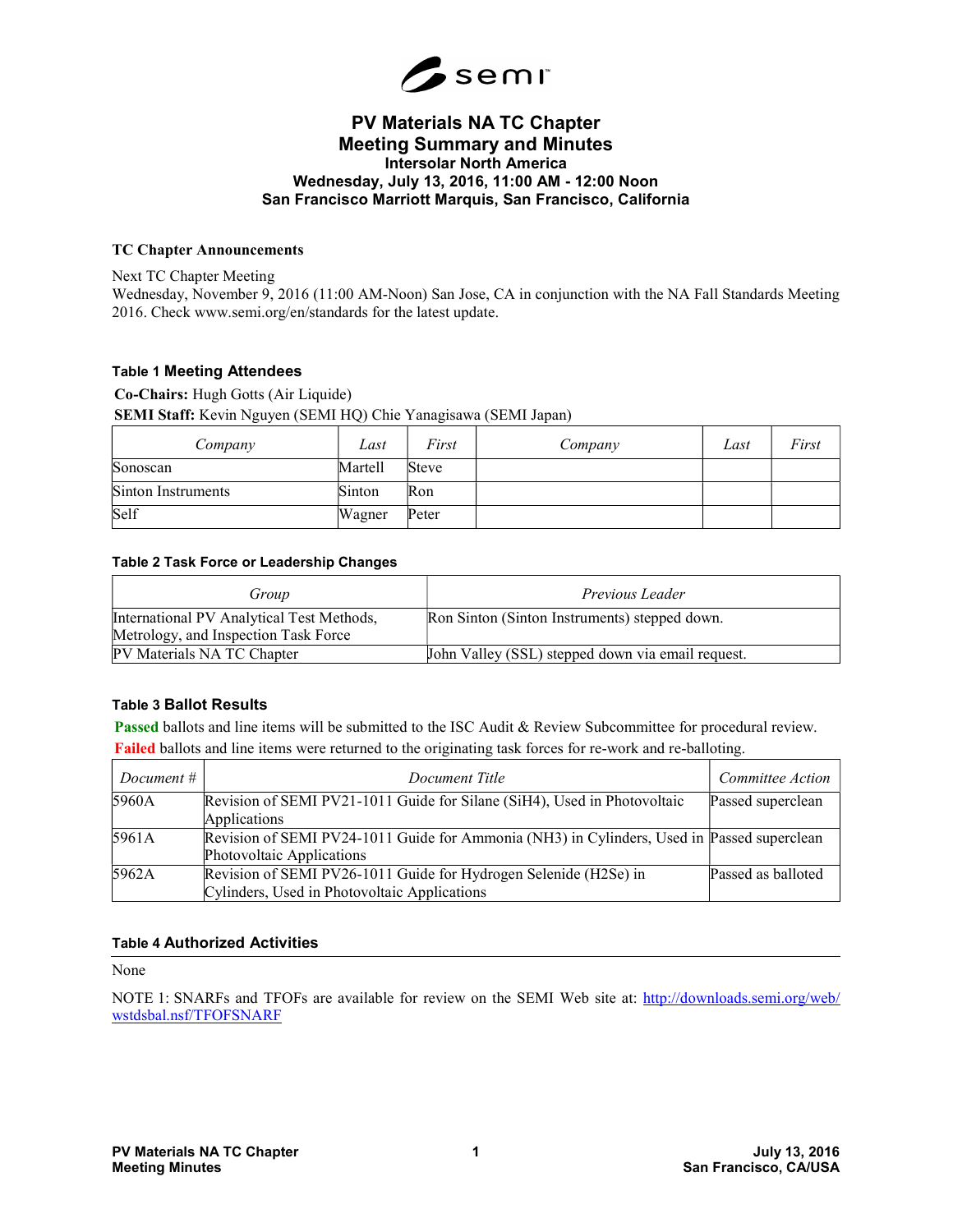

#### Table 5 Authorized Ballots

|       | When              | <i>SC/TF/WG</i>                                                                      | <i>Details</i>                                                                                                                                                                             |
|-------|-------------------|--------------------------------------------------------------------------------------|--------------------------------------------------------------------------------------------------------------------------------------------------------------------------------------------|
| 5959A | $C$ ycle 6-<br>16 | International PV Analytical<br>Test Methods, Metrology,<br>and Inspection Task Force | Revision of SEMI PV25-1011 Test Method for Simultaneously<br>Measuring Oxygen, Carbon, Boron And Phosphorus in Solar<br>Silicon Wafers and Feedstock by Secondary Ion Mass<br>Spectrometry |
| 6039  | Cycle $6-$<br>16  | International PV Analytical<br>Test Methods, Metrology,<br>and Inspection Task Force | Reapproval of SEMI PV31-0212 Test Method For Spectrally<br>Resolved Reflective And Transmissive Haze Of Transparent<br>Conducting Oxide (TCO) Films For PV Application                     |

#### Table 6 New Action Items

None

#### Table 7 Previous Meeting Action Items

None

## 1 Welcome, Reminders, and Introductions

Hugh Gotts called the meeting to order at 11:00 AM. The meeting reminders on antitrust issues, intellectual property issues and holding meetings with international attendance were reviewed. Attendees introduced themselves.

#### 2 Review of Previous Meeting Minutes

The TC Chapter reviewed the minutes of the previous meeting.

Motion: Accept the minutes as written By / 2<sup>nd</sup>: Ron Sinton/Peter Wagner Discussion: None Vote: 3-0

## 3 Liaison Reports

3.1 PV Materials Europe TC Chapter

Peter Wagner reported for the Europe TC Chapter. Of note:

 Doc 5889, New Standard: Test Method On Cell Level For Potential-Induced Degradation Susceptibility Of Solar Cells And Module Encapsulation Materials – Passed with editorial changes

Attachment: 01, EU liaison report 20160712

#### 3.2 PV and PV Materials Joint Japan TC Chapters

Chie Yanagisawa reported for the Japan TC Chapter.

Attachment: 02, 160630\_LiaisonReport\_JA\_PV&PVM\_v1.0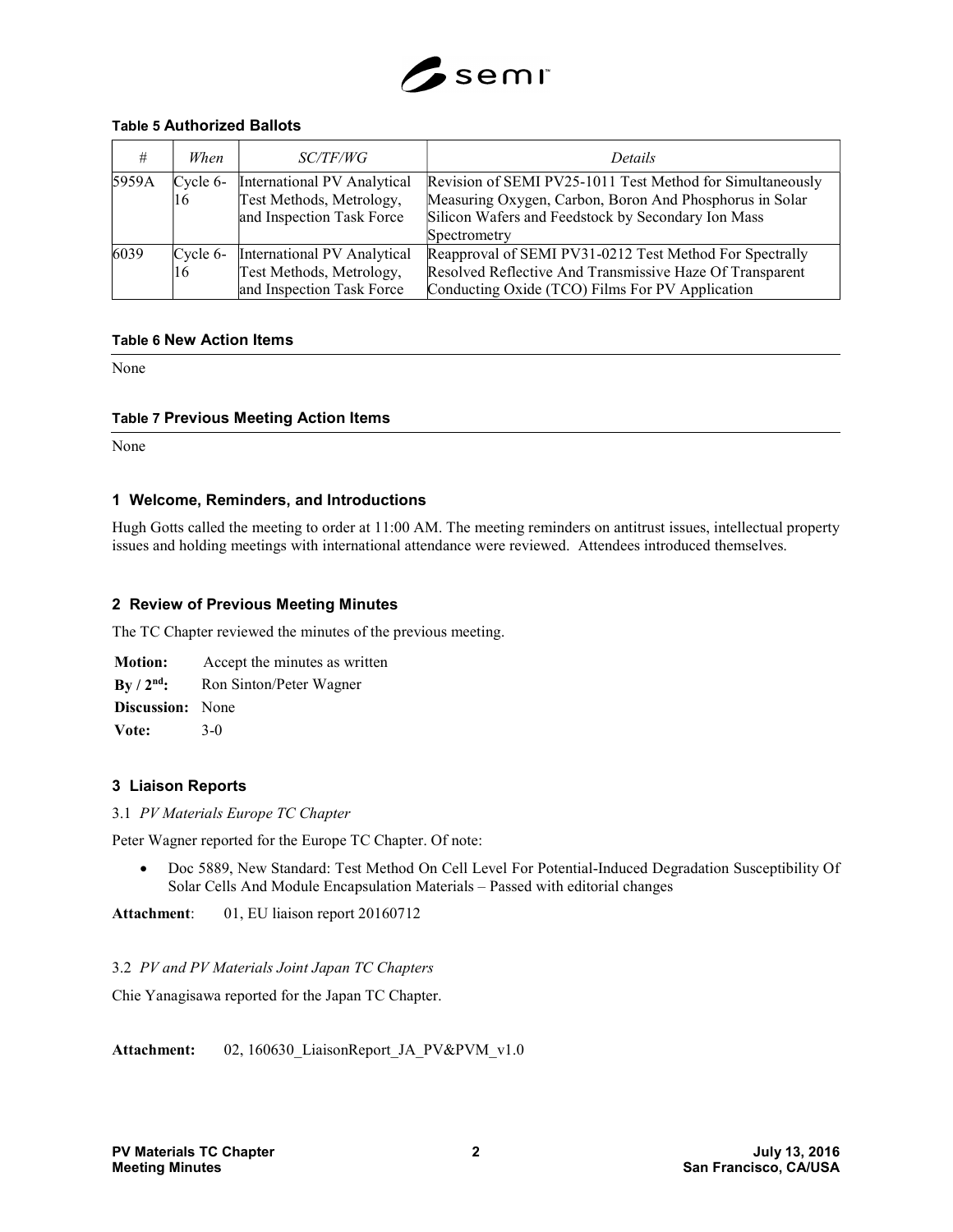

## 3.3 PV Taiwan TC Chapter

Kevin Nguyen reported for the Taiwan TC Chapter. Of note:

- Doc #5598, New Standard: Test Method for Durability of Low Light Intensity Organic Photovoltaic (OPV) and Dye Sensitized Solar Cell (DSSC) will be reviewed at the next meeting.
- SNARF for 2 weeks review "New Standard: Test Method for Polymer Foil dependent Discoloration of Silver Fingers on PV modules"

Attachment: 03, Taiwan PV Standard Committee Liaison Report July 2016

## 3.4 PV China TC Chapter

Kevin Nguyen reported for the China TC Chapter. Of note:

- 2 new SNARFs:
	- o PV Module TF: Doc 5982, New Standard: Specification for Crystalline Silicon Photovoltaic Module Dimensions
	- o PV Diffusion Furnace Test Methods TF: Doc 5983, New Standard: Test Method for In-line Sheet Resistance Inspection
- 3 ballots failed committee review, and return to TF, TF planning to merge the 3 SNARFs to one in next chapter meeting
	- o PV Module TF: Doc 5768, New Standard: Specification for Testing Requirements of Electroluminescence Defect Detection System for Crystalline Silicon PV Modules
	- o PV Module TF: Doc 5773, New Standard: Test Method for Cell Defects in Crystalline Silicon PV Modules by Using Electroluminescence
	- o PV Module TF: Doc 5830, New Standard: Classification for Electroluminescence Inspection of Crystalline Silicon Photovoltaic Modules
- 1 ballot passed committee review:
	- o PV Silicon Wafer TF: Doc 5927, Revision of SEMI PV22-1011, Specification for Silicon Wafers for Use in Photovoltaic Solar Cells
- Authorized 2 ballots in Cycle 4- 2016
	- o Doc 5841, New Standard: Guide for Specifying Low Pressure Horizontal Diffusion Furnace
	- o Doc 5842, New Standard: Test Method for Metal-Wrap-Through Solar Cell Via Resistance
- 2 new standards published:
	- o SEMI PV 73-0216, Test Method for Thin-film Silicon PV Modules Light Soaking
	- o SEMI PV 74-0216, Test Method for the Measurement of Chlorine in Silicon by Ion Chromatography

Attachment: 04, China Photovoltaic Committee Chapter Liaison Report20160322

## 3.5 SEMI Staff Report

Kevin Nguyen (SEMI) gave the SEMI Staff Report. Of note:

- Next meetings
	- o November 7-10, 2016
		- **SEMI HQ in San Jose, California**
	- o April 3-6, 2017
		- SEMI HQ in San Jose, California
	- o July 10-13, 2017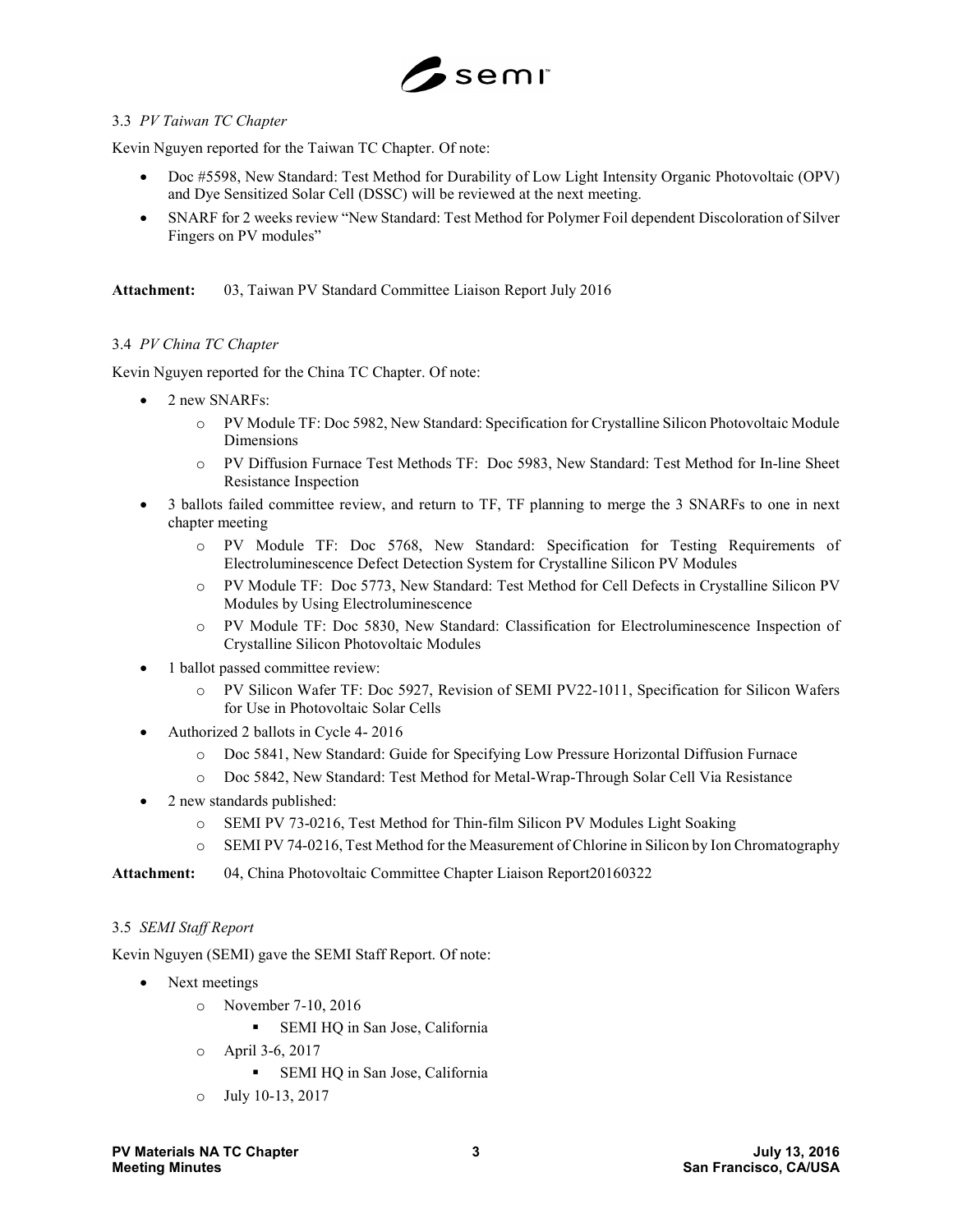

- San Francisco, California
- 2016 Critical Dates for SEMI Standards Ballots
	- o Cycle 6
		- Ballot submission deadline: July 22
		- Voting opens: August 1
		- Voting closes: Sept 1
	- o Cycle 7
		- Ballot submission deadline: Aug 17
		- Voting opens: August 31
		- Voting closes: Sept 30
		- ۰
- SEMI Standards Publications
	- o Total SEMI Standards in portfolio: 964
		- Includes 141 Inactive Standards

Attachment: 05, Staff Report June 2016 PV materials

## 4 Ballot Review

Passed ballots and line items will be submitted to the ISC Audit & Review Subcommittee for procedural review. Failed ballots and line items were returned to the originating task forces for re-work and re-balloting.

NOTE 2: TC Chapter adjudication on ballots reviewed is detailed in the Audits & Review (A&R) Subcommittee Forms for procedural review. The A&R forms are available as attachments to these minutes. The attachment number for each balloted document is provided under each ballot review section below.

4.1 Document 5960A, Revision of SEMI PV21-1011 Guide for Silane (SiH4), Used in Photovoltaic Applications

4.1.1 It passed as balloted.

Attachment: 06, 5960A Procedural Review

4.2 Document 5961A, Revision of SEMI PV24-1011 Guide for Ammonia (NH3) in Cylinders, Used in Photovoltaic Applications.

4.2.1 It passed as balloted.

Attachment: 07, 5961A Procedural Review

4.3 Document Doc. 5962A, Revision of SEMI PV26-1011 Guide for Hydrogen Selenide (H2Se) in Cylinders, Used in Photovoltaic Applications

4.3.1 It passed as balloted.

Attachment: 08, 5962A Procedural Review

# 5 Subcommittee and Task Force Reports

5.1 Int'l PV Analytical Test Methods, Metrology, and Inspection TF

Hugh Gotts reported for the Task Force. Of note:

Old business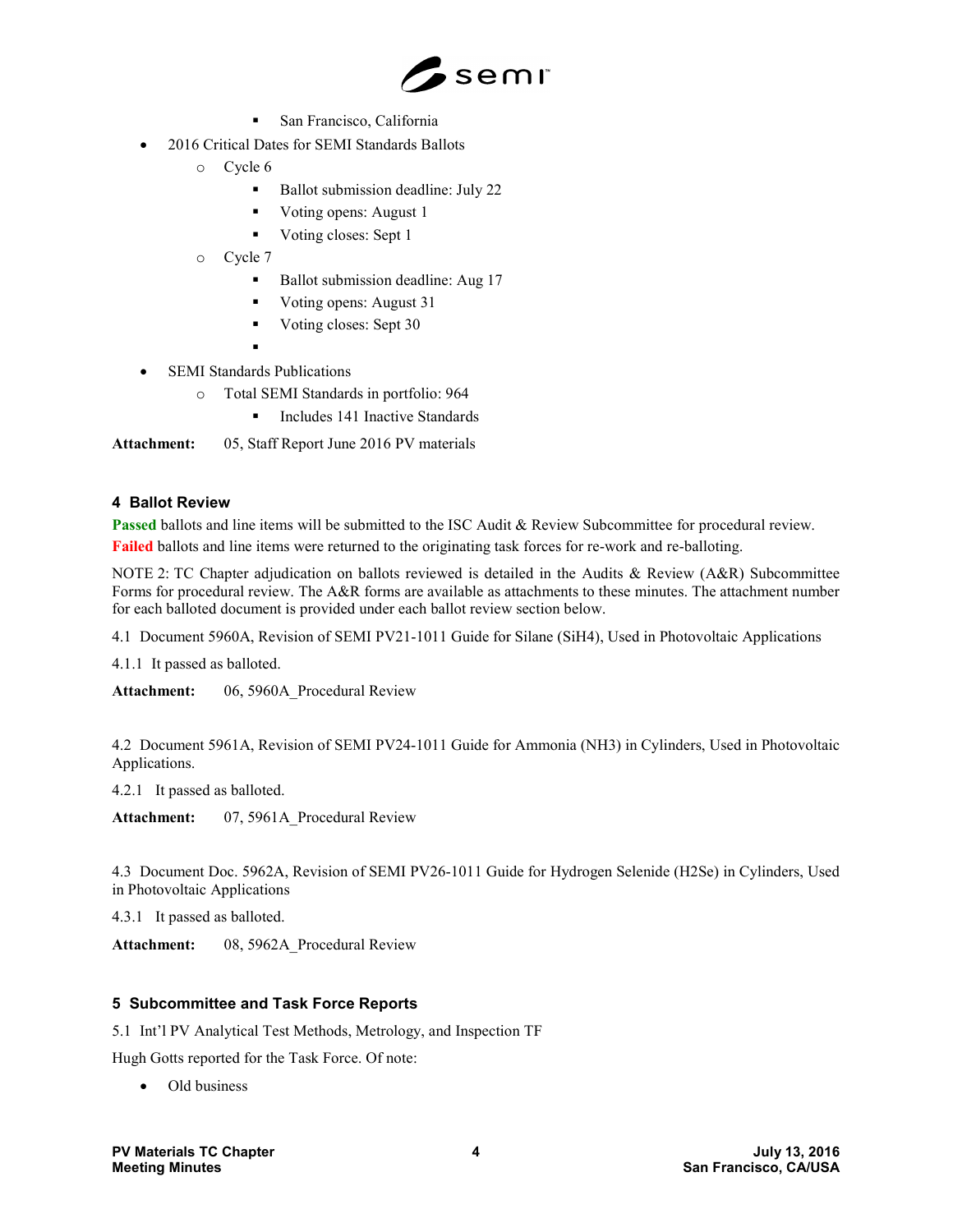

o Working on Doc. 5959A, Revision of SEMI PV25-1011 Test Method for Simultaneously Measuring Oxygen, Carbon, Boron And Phosphorus in Solar Silicon Wafers and Feedstock by Secondary Ion Mass Spectrometry.

Motion: To submit doc. 5959A for cycle 6

By / 2<sup>nd</sup>: Ron Sinton/Peter Wager

Discussion: None

Vote: 3-0

o

- New business
	- o Ron Sinton is resigning as co-chairman of the task force.
	- o Review of Table 1 in liquid and gaseous chemicals such as SEMI PV24-1011 to address/remove US units and review all items for appropriate units

Attachment: 09, 2016 Summer NA PV Standards Analytical TF agenda Rev 2

# 6 Old Business

None

## 7 New Business

## 7.1 Future meeting

Hugh Gotts addressed the committee on this topic of the decline in standards activities. He proposed that this committee be met once a year. After discussion, it appears that SEMICON West would be an ideal time for the committee to meet.

# 8 Next Meeting and Adjournment

The next meeting is scheduled for Wednesday, November 9, 2016 the NA Fall Standards meetings at SEMI HQ in San Jose, CA. See http://www.semi.org/en/events for the current list of meeting schedules.

Having no further business, a motion was made to adjourn. Adjournment was at 12:00 PM.

Respectfully submitted by:

Kevin Nguyen, SEMI Standards Operations Manager Phone: 408-943-7997 Email: knguyen@semi.org

Minutes approved by:

| Hugh Gotts (Air Liquide)                      | $\leq$ Date approved>     |
|-----------------------------------------------|---------------------------|
| <name> (<company>), Co-chair</company></name> | <date approved=""></date> |